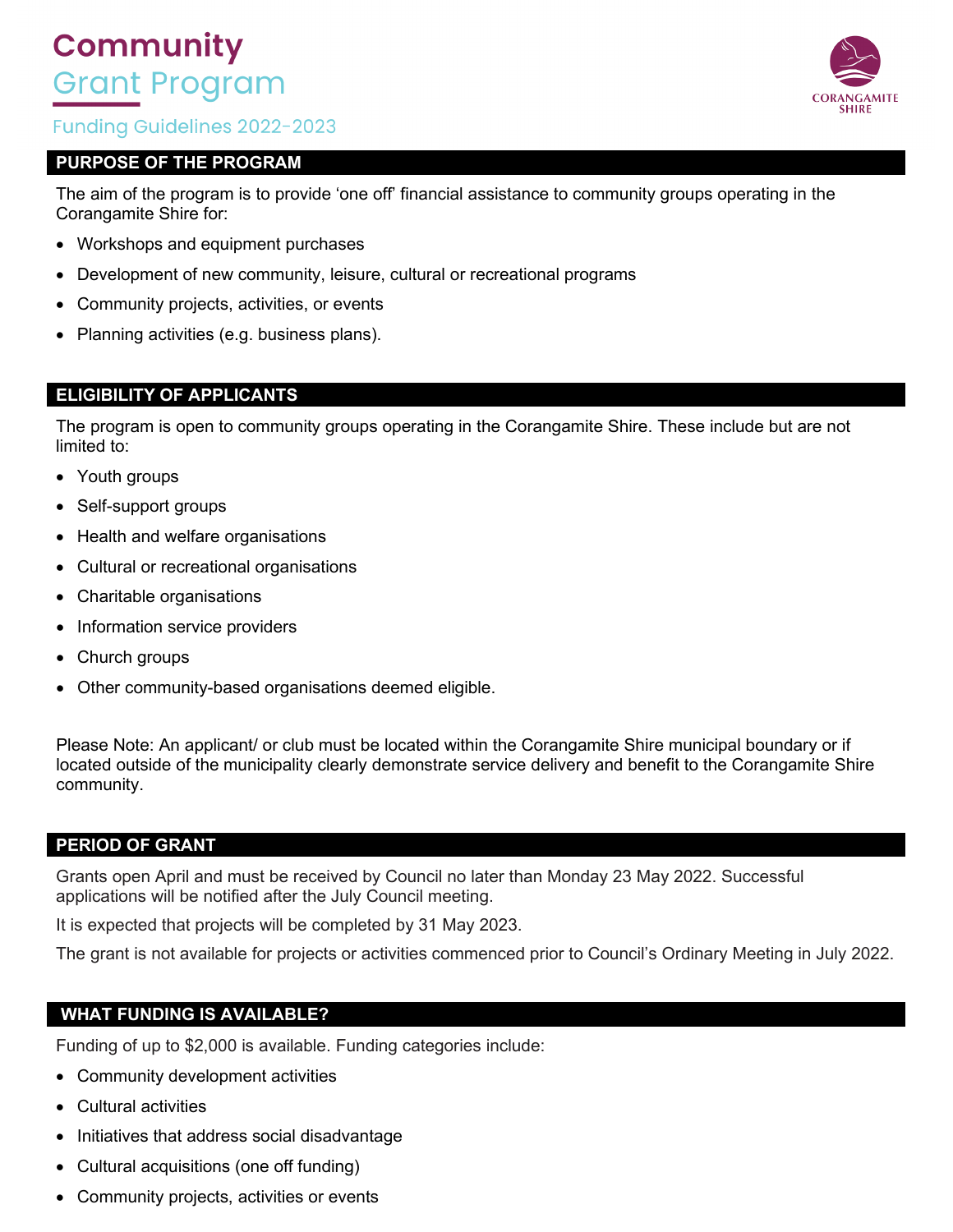# **ASSESSMENT CRITERIA**

Funding allocations will be determined after considering:

- Number of applications and funds sought
- Demonstrated capacity of the applicant to complete the project.
- Use of local businesses and services.
- Compliance with assessment criteria.

| <b>Question</b>                                                                              | <b>Detail</b>                                                                                        |
|----------------------------------------------------------------------------------------------|------------------------------------------------------------------------------------------------------|
| What is the project?                                                                         | Responds to identified community needs and issues.                                                   |
| Describe the need for the project. (30%)                                                     |                                                                                                      |
| Who will benefit from the project?                                                           | Projects should support the wider community by building                                              |
| How is community support demonstrated?                                                       | the capacity of people and places enabling them to<br>contribute and participate.                    |
| What are the wider community benefits?                                                       | Projects should encourage the widest possible community                                              |
| $(30\%)$                                                                                     | participation.                                                                                       |
|                                                                                              | Use of local businesses.                                                                             |
| Is your organisation funded by or required to<br>report to State Government of a Government  | Details the extent of support from State Government                                                  |
| agency? (10%)                                                                                | organisations.                                                                                       |
| Has your organisation received financial                                                     | Details the extent financial assistance has been provided                                            |
| assistance from Council previously?                                                          | by Council in the past.                                                                              |
| (10%)                                                                                        |                                                                                                      |
| Is Council funding required or can the                                                       | Includes a current bank statement.                                                                   |
| applicant fund the project themselves? What<br>will funding supplied by Council be spent on? | Demonstrates a need for funding assistance.                                                          |
| (10%)                                                                                        | Consideration will be given to receipt of funding from other<br>sources.                             |
|                                                                                              | Clear budget outlining income and outgoing expenses                                                  |
| What will be done and what planning has been<br>undertaken in relation to the project?       | Clearly identifies the project scope, methodology,<br>proposed outcomes and timeframe.               |
| $(10\%)$                                                                                     | Includes concept/schematic plans for the project where<br>applicable.                                |
|                                                                                              | Ongoing costs of project have been identified and<br>applicant has detailed how this will be funded. |